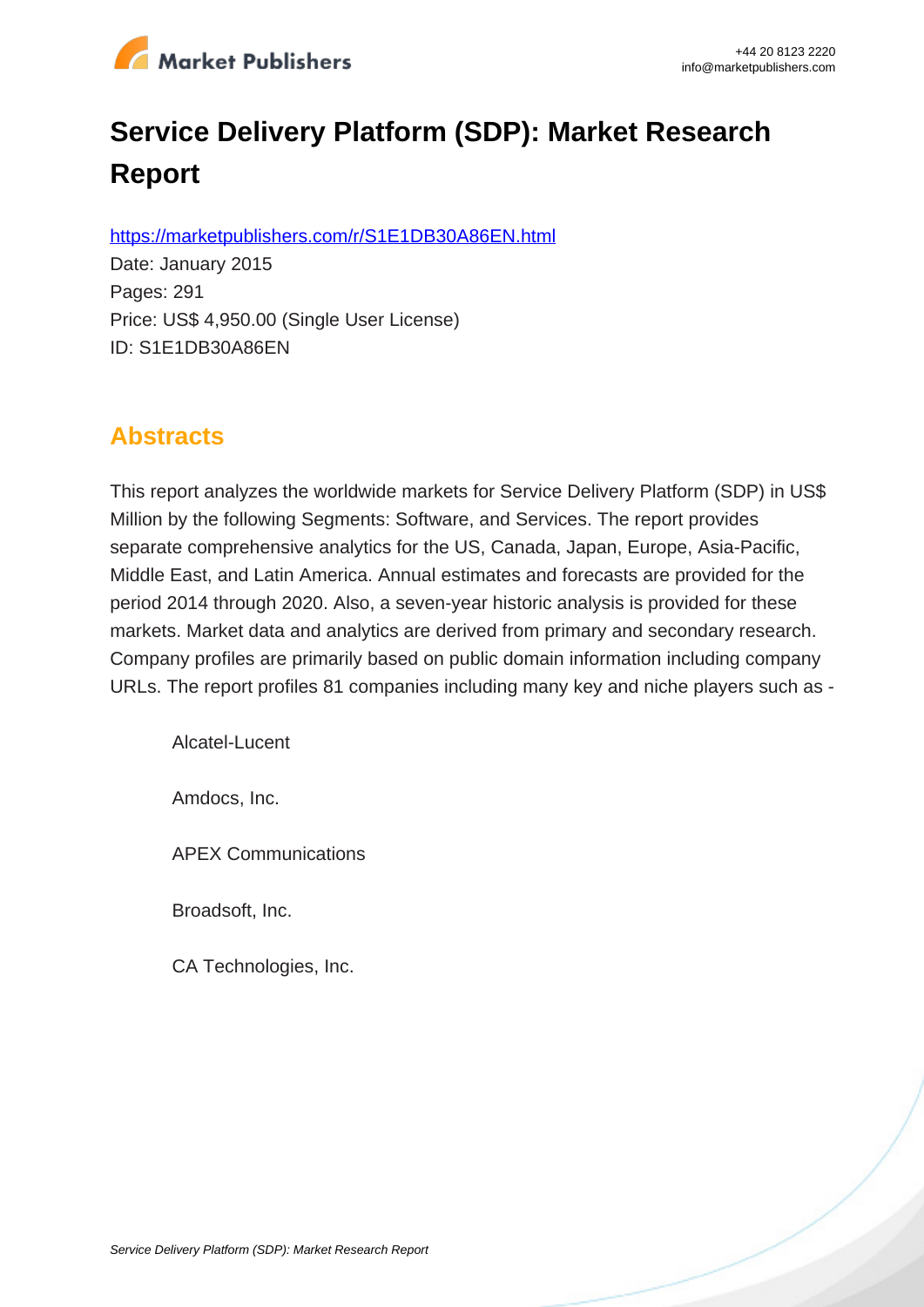

# **Contents**

#### **I. INTRODUCTION, METHODOLOGY & PRODUCT DEFINITIONS**

Study Reliability and Reporting Limitations **Disclaimers** Data Interpretation & Reporting Level Quantitative Techniques & Analytics Product Definitions and Scope of Study Service Delivery Platform (SDP)

#### **II. EXECUTIVE SUMMARY**

#### **1. INDUSTRY OVERVIEW**

#### Prelude

Developed Markets Lead, Potential Growth from Emerging Markets Transforming Environment in Telecom Industry Spurs SDP Investment Intensifying Competition among CSPs Drives SDP Growth Need to Offer Innovative Services Fuels Development & Deployment of SDP Growing Service Layer Complexity Fosters Spending on SDP Solutions IN Replacement Unfurls More Opportunities Increasing Adoption of Mobile Data Services: Opportunities in Store Expanding Subscriber Base in Emerging Markets Opportunity Indicators

**Table 1.** Penetration of Mobile Broadband by Region (2015): Number of Mobile Broadband Subscriptions Per 100 Inhabitants (includes corresponding Graph/Chart)

**Table 2.** Mobile Penetration Rate (%) Worldwide by Geographic Region (2014E) (includes corresponding Graph/Chart)

**Table 3.** Mobile Subscriptions Worldwide (2014E): Percentage Share Breakdown by Country (includes corresponding Graph/Chart)

Rising Demand for Mobile Phones Spurs Demand for Innovative and Cost-Effective SDPs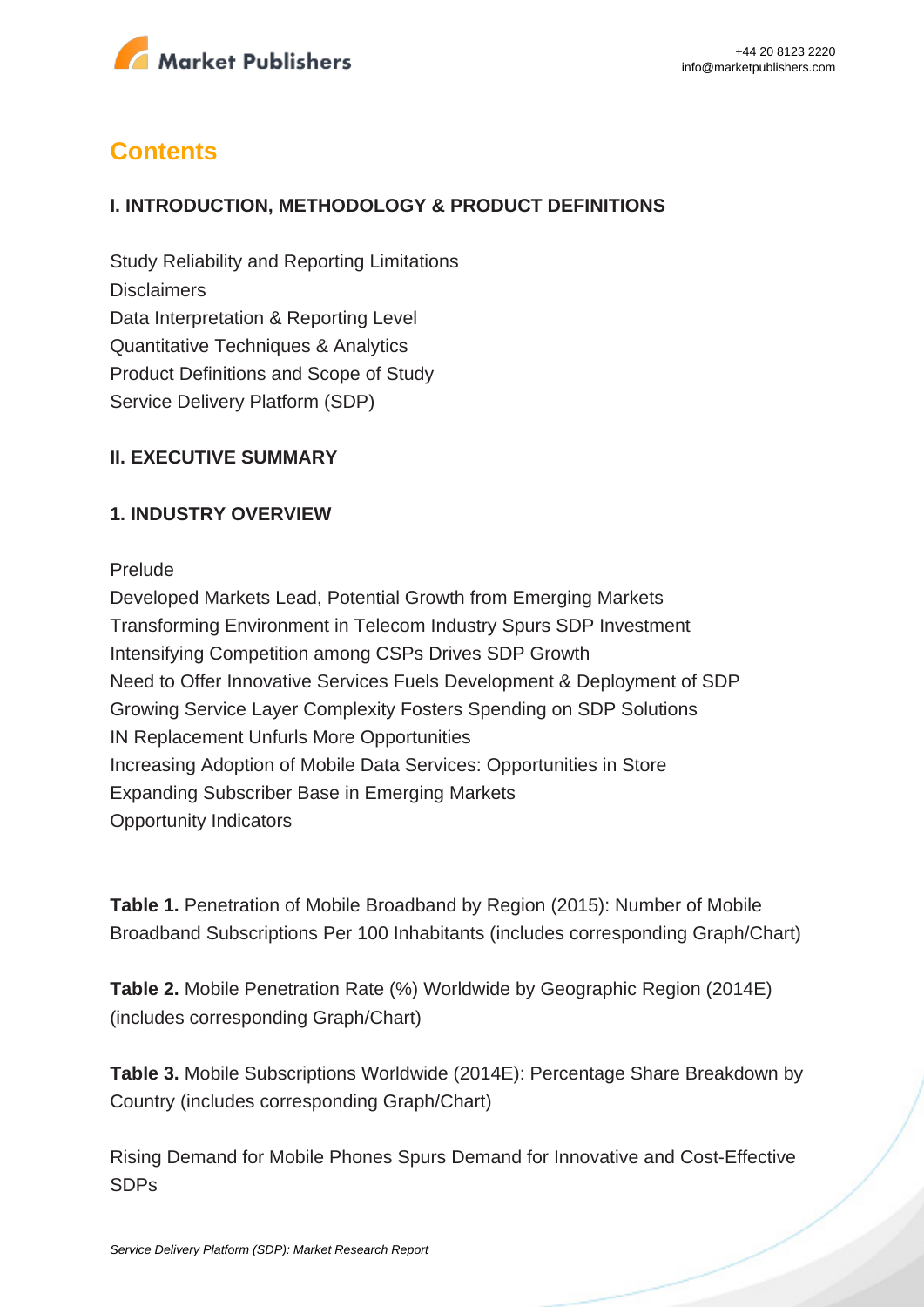

**Table 4.** Global Mobile Phones Market (2012, 2014, 2016 & 2018): Percentage Share Breakdown of Shipments by Feature Phones and Smartphones (includes corresponding Graph/Chart)

SDPs Enable Rapid Development & Deployment of Value Added Services Mobile VAS: The New Growth Vector for Mobile Communications Industry

**Table 5.** Global Mobile Communications Market (2013 & 2017P): Percentage Share Breakdown for Revenue by Service Type - Voice & Text Based Services and Data Services (includes corresponding Graph/Chart)

Growth in Mobile Users to Drive MVAS

**Table 6.** Global Mobile Telecommunications Sector (2014): Number of Mobile Cellular Subscriptions and Active Mobile Broadband Subscriptions by Region (includes corresponding Graph/Chart)

Growing Smartphone Sales Lends Traction to MVAS Market

**Table 7.** Smartphone Penetration Worldwide (as a Percentage of Total Population) for Major Countries (2014E) (includes corresponding Graph/Chart)

Media Tablets Add to the Demand for MVAS

**Table 8.** Global Media Tablets Market - Breakdown of Annual Sales Figures (in Million Units) for the Years 2010, 2012 & 2015 (includes corresponding Graph/Chart)

SDP Allows Operators to Generate Revenues from App Stores

**Table 9.** Global Mobile App Stores Market (2015 & 2020): Percentage Share Breakdown of Revenues by Geographic Region/ Country (includes corresponding Graph/Chart)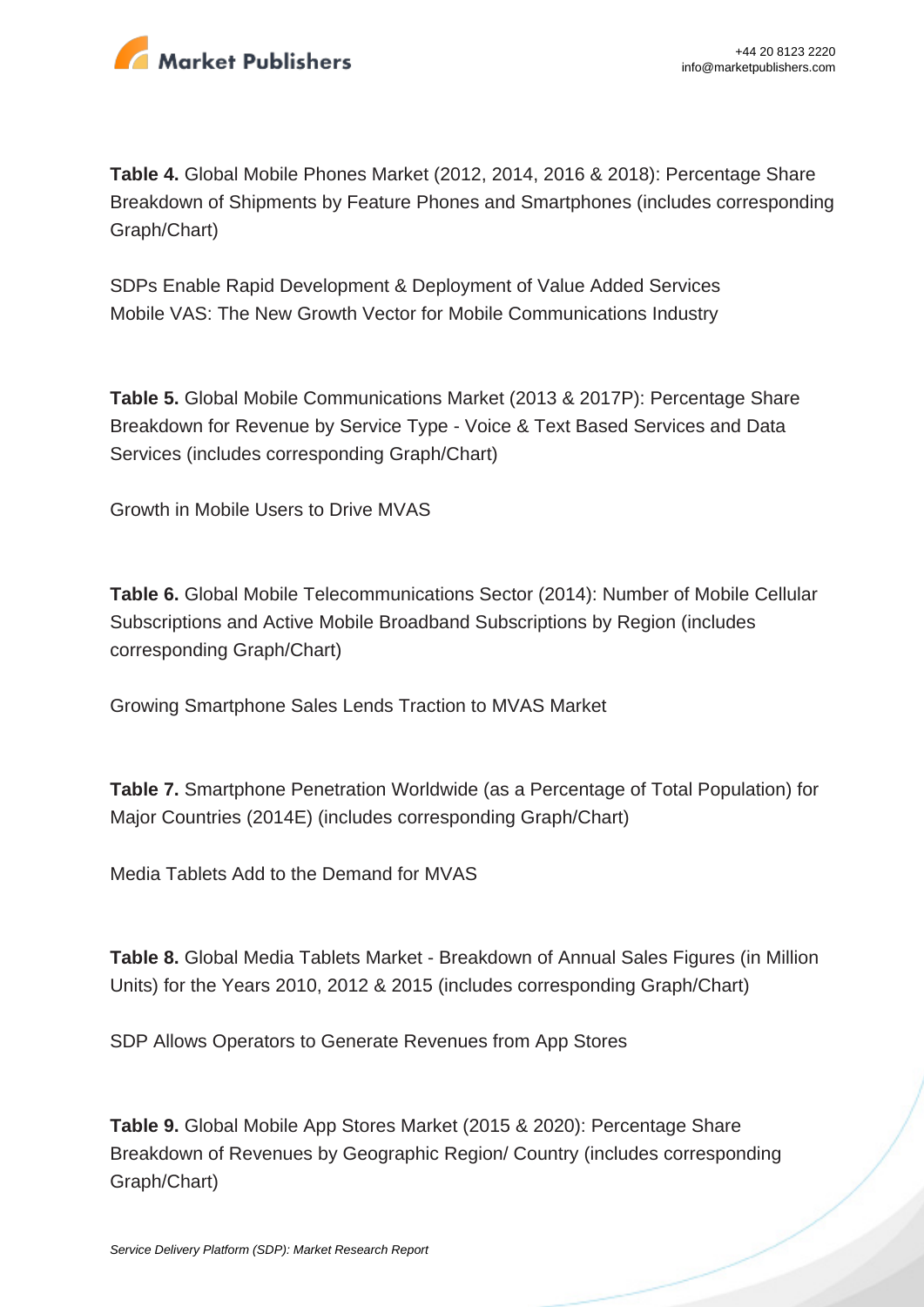

Virtualization – An Emerging Trend MVNO Services: Potential Growth Opportunities for SDP Ease-of-Use and Customization – Key Features of SDP SDPs Salvage Depleting Revenue Streams of Communication Service Providers Integration of Subscriber Data Management with CSP Augurs Well for SDP Market API Exposure: Vital Role in SDP Market Cost Benefits to Drive Shift towards SDPaaS SDP Solution for Everything as a Service (XaaS): Opportunity in Store M2M / Internet of Things to Drive SDP M2M-based Automotive SDP: A Promising Architecture Rising Demand for Designing Highly Integrated SDP Framework SOA and SDP – Interlinked Modules of Enterprise Service Networks Growth of SDI and SDE Bodes Well for the SDP Market Next-Gen Internet Networks and Augmented in Approach Propelling Demand for SDPs An Insight into Convergent SDP Concept Converged SDP 2. 0 – A Harbinger of Growth Opportunities SDP Enjoys an Edge Over Silo Service Solutions Competitive Landscape

#### **2. SERVICE DELIVERY PLATFORMS – AN INTRODUCTION**

Service Delivery Platform (SDP) – A Definition Historical Perspective of SDP Elements of SDP SDP & Service-Oriented Architecture (SOA) Key Advantages of SDP-Enabled Network Applications of SDPs

#### **3. PRODUCT INNOVATIONS/INTRODUCTIONS**

Interactive Data Introduces Apex Web Service Delivery Platform Polycom Launches Service Delivery Platform - RealAccess Appcito Unveil Cloud Application Front End Service for Docker Platform Apacheta and Brightree Launch Mobile Delivery Management Platform for the Post-Acute Care Sector Timesaverz Introduces Mobile App Suite for Consumer and SDP Applications FlexiScale Technologies Introduce Cloud Infrastructure SDP with Enhanced Solid-State **Storage** InterDigital Unveils M2M Service Delivery Platform with Interoperability Features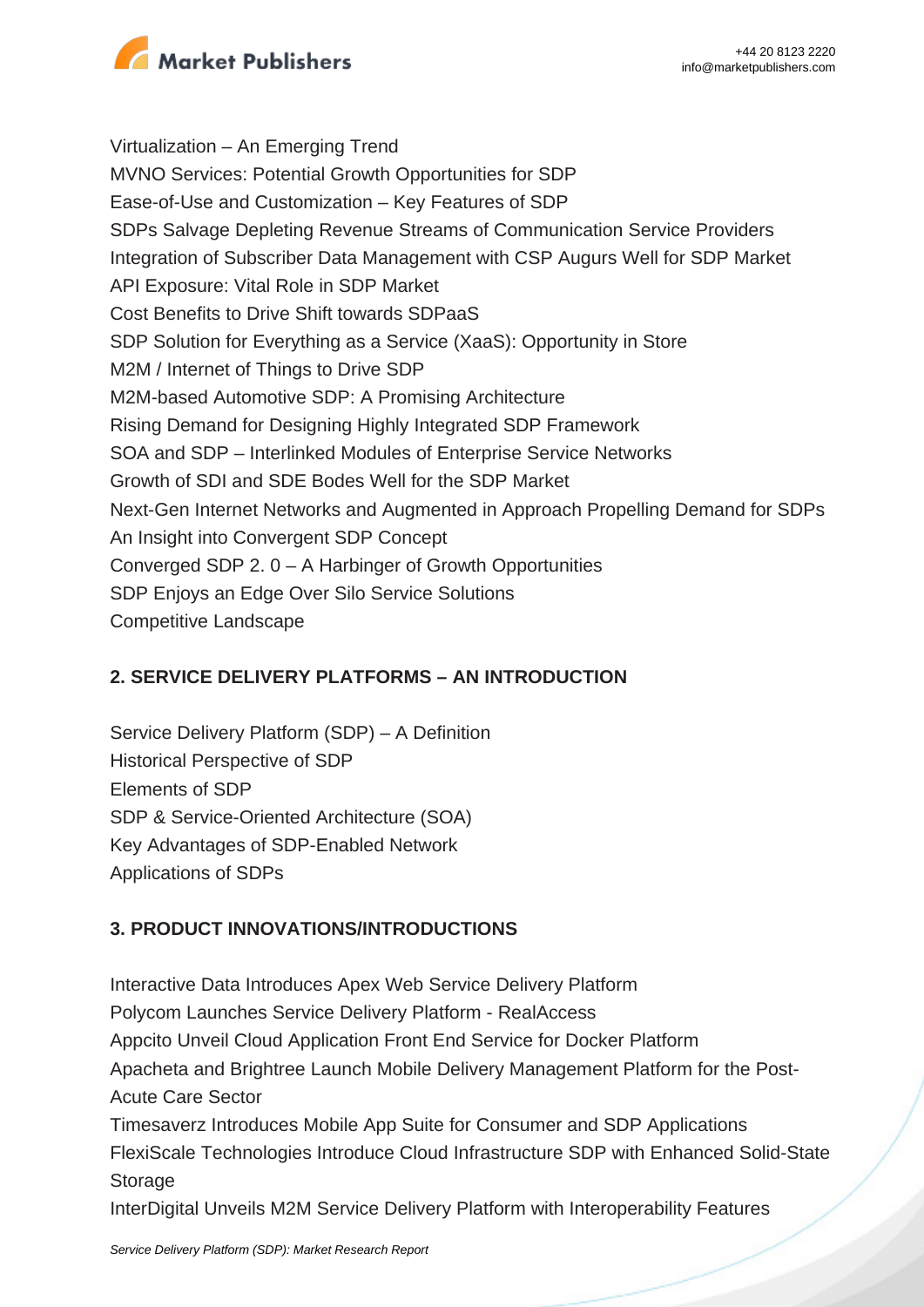

Ciena Launches Agility Matrix NFB Software for Network Management Interface TeVolution Launches Shine SDP for Over-the-Top Video Solutions NAGRA Unveils anyCAST Unified Security Services Platform for Pay TV Applications Magor Develops Areus SDP Suite Comprising WebCollab, OnScene and Invite Modules Inteno Broadband Technology Introduces iopsys 2. 0 Service Delivery Platform Evive Health Launches Evive Evolution 2. 0 Software Delivery Platform Nuance Unveils Dragon Drive Connected Car Platform SoftAtHome and Lantiq Introduce Smart Home Services Delivery Platform Support. com Releases Nexus Service Delivery Platform's New Version Pace Unveils ECO Service Management platform Dialogic and APEX Demonstrate Video Conference and Collaboration Solution using WebRTC Standard Salesforce. com Unveils Salesforce Platform Mobile Services Citrix Launches CloudPortal Business Manager 2. Overture Rolls Out Overture 6500 InterDigital Unveils M2MSDP PacketFront and Radius Synergies Launch Xenia Platform

### **4. RECENT INDUSTRY ACTIVITY**

PT Telekomunikasi Indonesia Incorporates Oracle Communications SDP Range and Converged Application Server Cresa Expands Business Operations in the Netherlands Axiros and OneAccess Networks Collaborate to Provide Enterprise Management Network Services through SDP Software and Access Router Solutions Harmonic and Kaltura Jointly Collaborate over End-to-End Video Infrastructure Brook-Pro Chooses Aerus SDP from Magor for its Video-enabled Services Cresa Expands Business Operations in London Rotherham Metropolitan Borough Selects Gandlake for Deployment for SDP Numerex Takes Over M2M Business of AVIDwireless T-Mobile Austria Chooses Atos to Launch NGIN - SDP

## **5. FOCUS ON SELECT PLAYERS**

Alcatel-Lucent (France) Amdocs, Inc. (US) APEX Communications (US) Broadsoft, Inc. (US) CA Technologies, Inc. (US)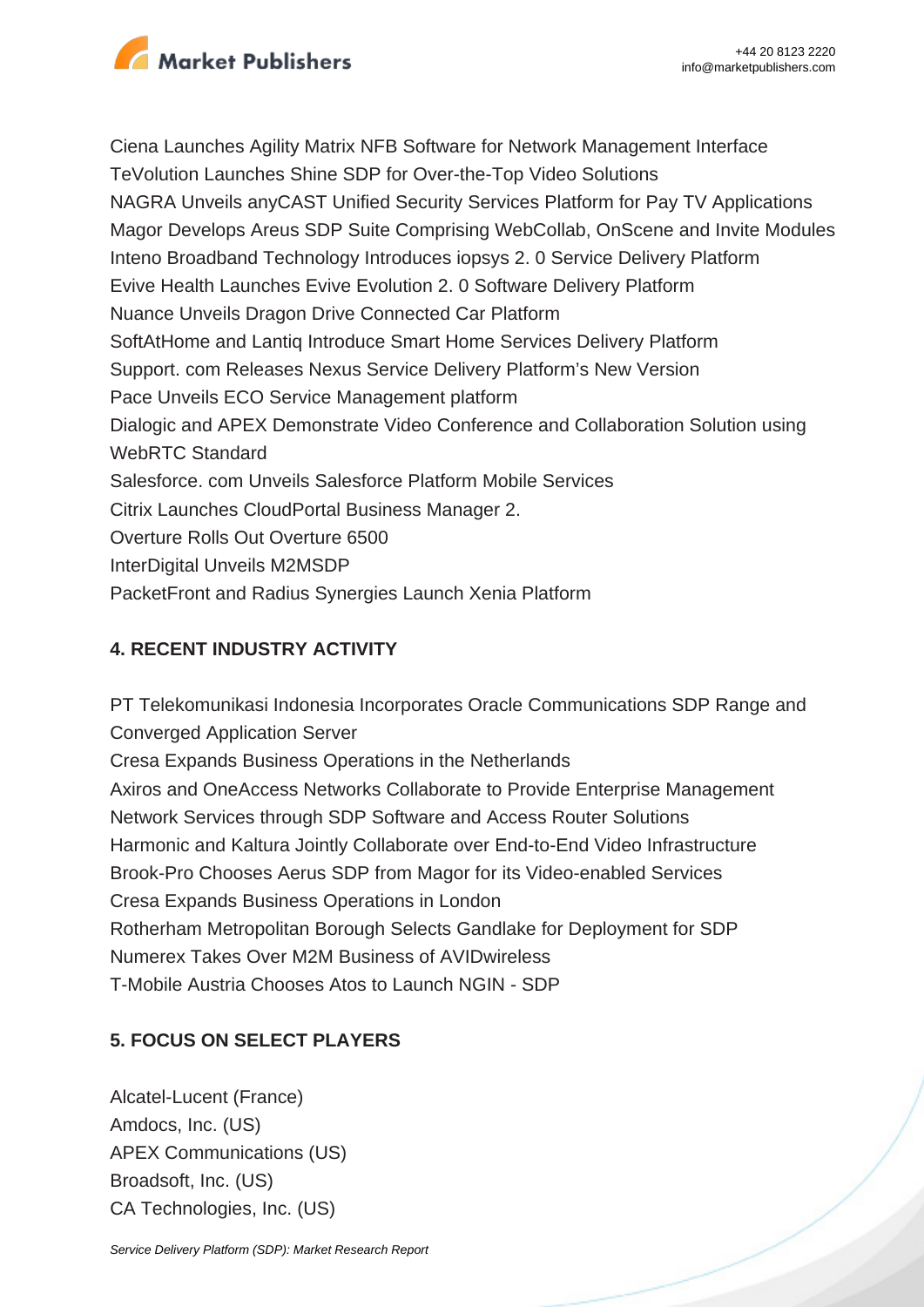

Comverse, Inc. (US) Hewlett-Packard Development Company, L. P. (US) Huawei Technologies Co., Ltd. (China) Nokia Solutions and Networks Oy (Finland) Oracle Corporation (US) Tata Consultancy Services Limited (India) Telefonaktiebolaget LM Ericsson (Sweden) Telenity (US) Viaccess-Orca (France) ZTE Corporation (China)

#### **6. GLOBAL MARKET PERSPECTIVE**

**Table 10.** World Recent Past, Current and Future Analysis for Service Delivery Platform (SDP) by Geographic Region - US, Canada, Japan, Europe, Asia-Pacific, Middle East, and Latin America Markets Independently Analyzed with Annual Revenue Figures in US\$ Million for Years 2014 through 2020 (includes corresponding Graph/Chart)

**Table 11.** World Historic Review for Service Delivery Platform (SDP) by Geographic Region - US, Canada, Japan, Europe, Asia-Pacific, Middle East, and Latin America Markets Independently Analyzed with Annual Revenue Figures in US\$ Million for Years 2007 through 2013 (includes corresponding Graph/Chart)

**Table 12.** World 14-Year Perspective for Service Delivery Platform (SDP) by Geographic Region - Percentage Breakdown of Revenues for US, Canada, Japan, Europe, Asia-Pacific, Middle East, and Latin America Markets for Years 2007, 2015 & 2020 (includes corresponding Graph/Chart)

**Table 13.** World Recent Past, Current and Future Analysis for Service Delivery Platform (SDP) Software by Geographic Region - US, Canada, Japan, Europe, Asia-Pacific, Middle East, and Latin America Markets Independently Analyzed with Annual Revenue Figures in US\$ Million for Years 2014 through 2020 (includes corresponding Graph/Chart)

**Table 14.** World Historic Review for Service Delivery Platform (SDP) Software by Geographic Region - US, Canada, Japan, Europe, Asia-Pacific, Middle East, and Latin America Markets Independently Analyzed with Annual Revenue Figures in US\$ Million for Years 2007 through 2013 (includes corresponding Graph/Chart)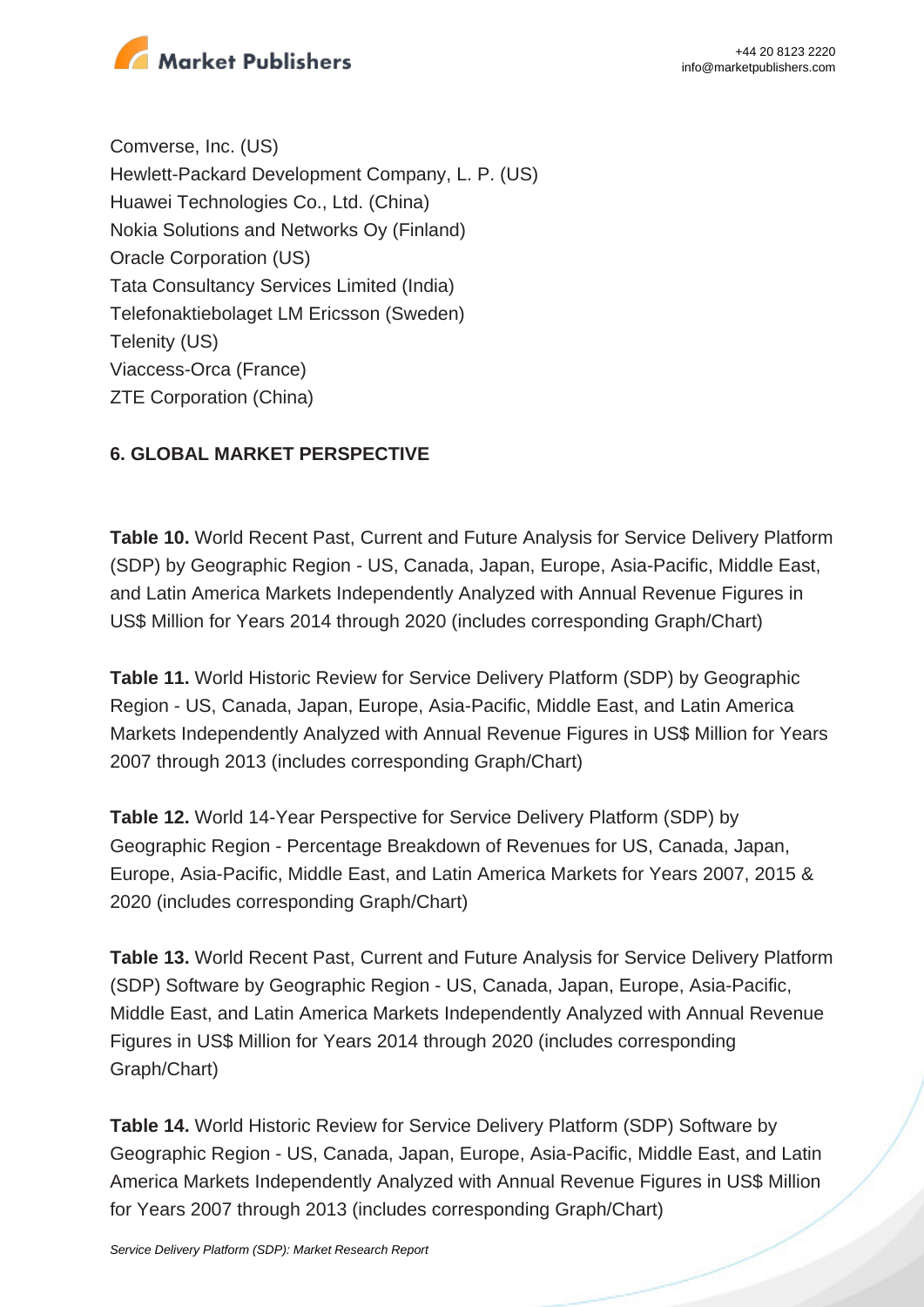

**Table 15.** World 14-Year Perspective for Service Delivery Platform (SDP) Software by Geographic Region - Percentage Breakdown of Revenues for US, Canada, Japan, Europe, Asia-Pacific, Middle East, and Latin America Markets for Years 2007, 2015 & 2020 (includes corresponding Graph/Chart)

**Table 16.** World Recent Past, Current and Future Analysis for Service Delivery Platform (SDP) Services by Geographic Region - US, Canada, Japan, Europe, Asia-Pacific, Middle East, and Latin America Markets Independently Analyzed with Annual Revenue Figures in US\$ Million for Years 2014 through 2020 (includes corresponding Graph/Chart)

**Table 17.** World Historic Review for Service Delivery Platform (SDP) Services by Geographic Region - US, Canada, Japan, Europe, Asia-Pacific, Middle East, and Latin America Markets Independently Analyzed with Annual Revenue Figures in US\$ Million for Years 2007 through 2013 (includes corresponding Graph/Chart)

**Table 18.** World 14-Year Perspective for Service Delivery Platform (SDP) Services by Geographic Region - Percentage Breakdown of Revenues for US, Canada, Japan, Europe, Asia-Pacific, Middle East, and Latin America Markets for Years 2007, 2015 & 2020 (includes corresponding Graph/Chart)

#### **III. MARKET**

#### **1. THE UNITED STATES**

A. Market Analysis Current and Future Analysis

**Table 19.** Leading SDP Vendors in North America (2014): Percentage Share Breakdown of Revenues for Alcatel-Lucent, Amdocs, BroadSoft, Cisco Systems, Ericsson, Oracle, and Others (includes corresponding Graph/Chart)

Product Launches Strategic Corporate Developments Key Players B. Market Analytics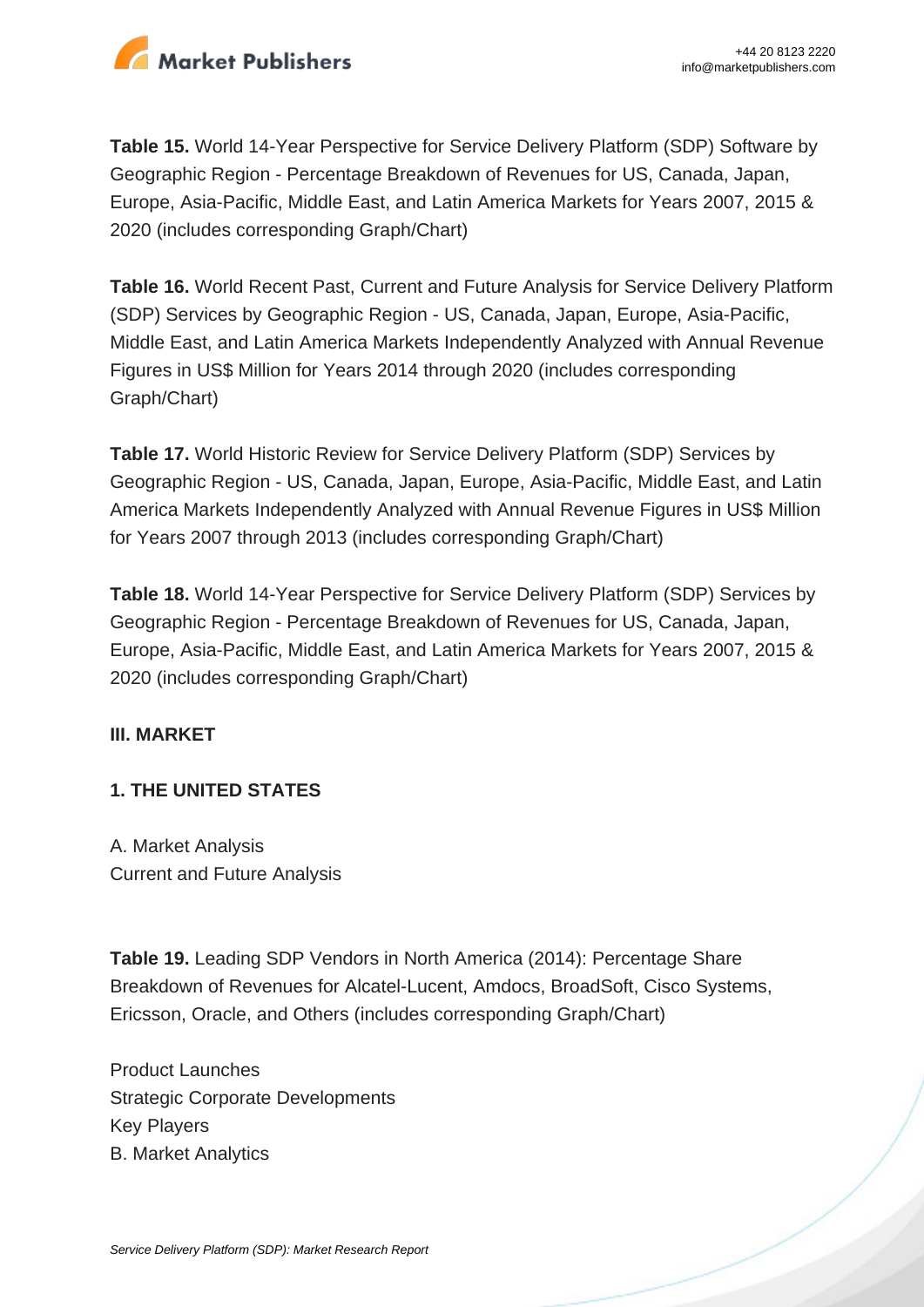

**Table 20.** US Recent Past, Current and Future Analysis for Service Delivery Platform (SDP) by Segment - Software and Services Markets Independently Analyzed with Annual Revenue Figures in US\$ Million for Years 2014 through 2020 (includes corresponding Graph/Chart)

**Table 21.** US Historic Review for Service Delivery Platform (SDP) by Segment - Software and Services Markets Independently Analyzed with Annual Revenue Figures in US\$ Million for Years 2007 through 2013 (includes corresponding Graph/Chart)

**Table 22.** US 14-Year Perspective for Service Delivery Platform (SDP) by Segment - Percentage Breakdown of Revenues for Software and Services Markets for Years 2007, 2015 & 2020 (includes corresponding Graph/Chart)

#### **2. CANADA**

A. Market Analysis Current and Future Analysis Product Launch B. Market Analytics

**Table 23.** Canadian Recent Past, Current and Future Analysis for Service Delivery Platform (SDP) by Segment - Software and Services Markets Independently Analyzed with Annual Revenue Figures in US\$ Million for Years 2014 through 2020 (includes corresponding Graph/Chart)

**Table 24.** Canadian Historic Review for Service Delivery Platform (SDP) by Segment - Software and Services Markets Independently Analyzed with Annual Revenue Figures in US\$ Million for Years 2007 through 2013 (includes corresponding Graph/Chart)

**Table 25.** Canadian 14-Year Perspective for Service Delivery Platform (SDP) by Segment - Percentage Breakdown of Revenues for Software and Services Markets for Years 2007, 2015 & 2020 (includes corresponding Graph/Chart)

#### **3. JAPAN**

Market Analysis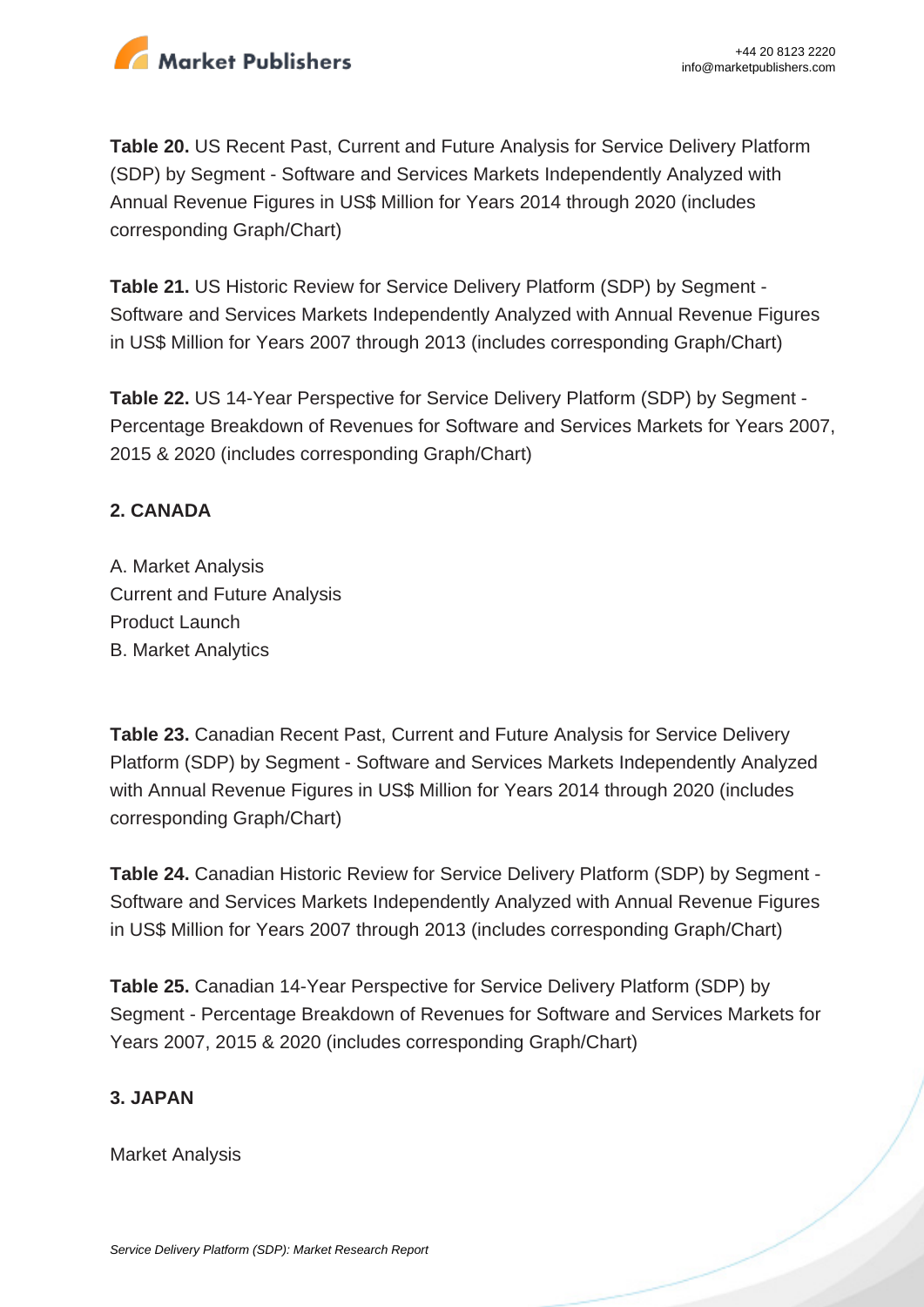

**Table 26.** Japanese Recent Past, Current and Future Analysis for Service Delivery Platform (SDP) by Segment - Software and Services Markets Independently Analyzed with Annual Revenue Figures in US\$ Million for Years 2014 through 2020 (includes corresponding Graph/Chart)

**Table 27.** Japanese Historic Review for Service Delivery Platform (SDP) by Segment - Software and Services Markets Independently Analyzed with Annual Revenue Figures in US\$ Million for Years 2007 through 2013 (includes corresponding Graph/Chart)

**Table 28.** Japanese 14-Year Perspective for Service Delivery Platform (SDP) by Segment - Percentage Breakdown of Revenues for Software and Services Markets for Years 2007, 2015 & 2020 (includes corresponding Graph/Chart)

#### **4. EUROPE**

A. Market Analysis Current and Future Analysis

**Table 29.** Leading SDP Vendors in Europe, Middle East & Africa (2014): Percentage Share Breakdown of Revenues for Alcatel-Lucent, Cisco Systems, Ericsson, Huawei Technologies, Nokia Solutions and Networks, Oracle, and Others (includes corresponding Graph/Chart)

B. Market Analytics

**Table 30.** European Recent Past, Current and Future Analysis for Service Delivery Platform (SDP) by Geographic Region - France, Germany, Italy, UK, Spain, Russia and Rest of Europe Markets Independently Analyzed with Annual Revenue Figures in US\$ Million for Years 2014 through 2020 (includes corresponding Graph/Chart)

**Table 31.** European Historic Review for Service Delivery Platform (SDP) by Geographic Region - France, Germany, Italy, UK, Spain, Russia and Rest of Europe Markets Independently Analyzed with Annual Revenue Figures in US\$ Million for Years 2007 through 2013 (includes corresponding Graph/Chart)

**Table 32.** European 14-Year Perspective for Service Delivery Platform (SDP) by Geographic Region - Percentage Breakdown of Revenues for France, Germany, Italy,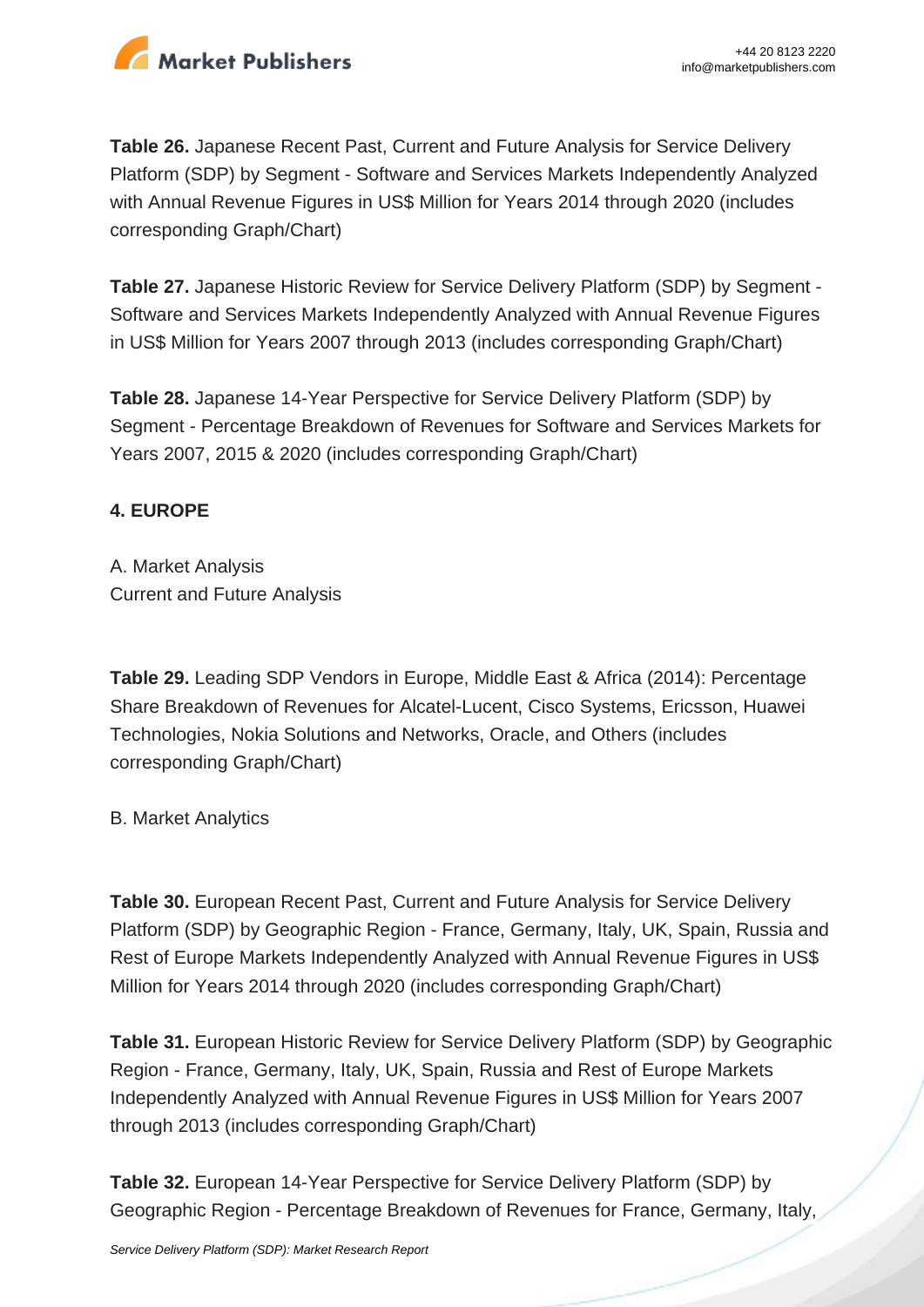

UK, Spain, Russia and Rest of Europe Markets for Years 2007, 2015 & 2020 (includes corresponding Graph/Chart)

**Table 33.** European Recent Past, Current and Future Analysis for Service Delivery Platform (SDP) by Segment - Software and Services Markets Independently Analyzed with Annual Revenue Figures in US\$ Million for Years 2014 through 2020 (includes corresponding Graph/Chart)

**Table 34.** European Historic Review for Service Delivery Platform (SDP) by Segment - Software and Services Markets Independently Analyzed with Annual Revenue Figures in US\$ Million for Years 2007 through 2013 (includes corresponding Graph/Chart)

**Table 35.** European 14-Year Perspective for Service Delivery Platform (SDP) by Segment - Percentage Breakdown of Revenues for Software and Services Markets for Years 2007, 2015 & 2020 (includes corresponding Graph/Chart)

#### **4A. FRANCE**

A. Market Analysis Current and Future Analysis Product Launches Key Players B. Market Analytics

**Table 36.** French Recent Past, Current and Future Analysis for Service Delivery Platform (SDP) by Segment - Software and Services Markets Independently Analyzed with Annual Revenue Figures in US\$ Million for Years 2014 through 2020 (includes corresponding Graph/Chart)

**Table 37.** French Historic Review for Service Delivery Platform (SDP) by Segment - Software and Services Markets Independently Analyzed with Annual Revenue Figures in US\$ Million for Years 2007 through 2013 (includes corresponding Graph/Chart)

**Table 38.** French 14-Year Perspective for Service Delivery Platform (SDP) by Segment - Percentage Breakdown of Revenues for Software and Services Markets for Years 2007, 2015 & 2020 (includes corresponding Graph/Chart)

#### **4B. GERMANY**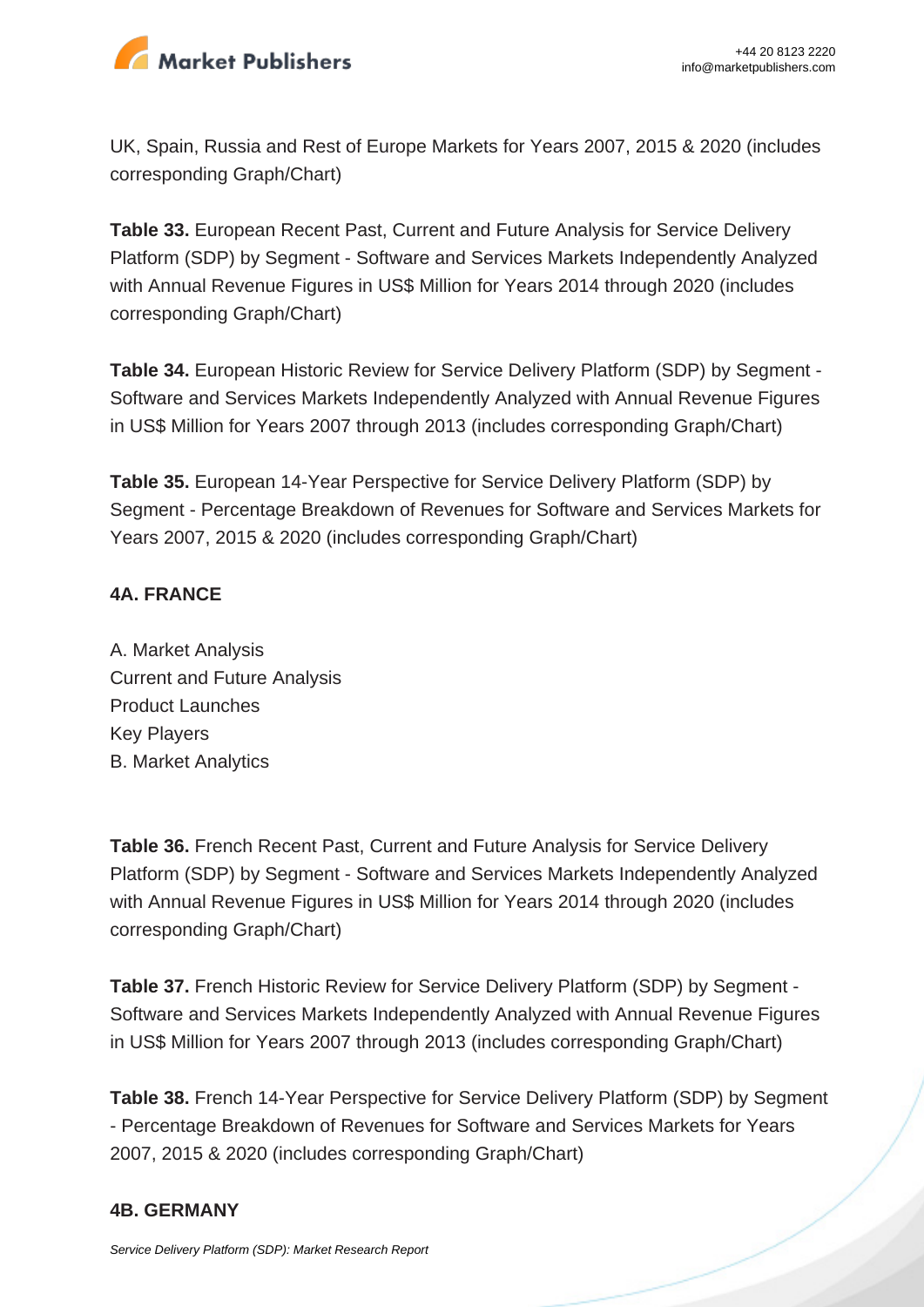

A. Market Analysis Current and Future Analysis Strategic Corporate Development B. Market Analytics

**Table 39.** German Recent Past, Current and Future Analysis for Service Delivery Platform (SDP) by Segment - Software and Services Markets Independently Analyzed with Annual Revenue Figures in US\$ Million for Years 2014 through 2020 (includes corresponding Graph/Chart)

**Table 40.** German Historic Review for Service Delivery Platform (SDP) by Segment - Software and Services Markets Independently Analyzed with Annual Revenue Figures in US\$ Million for Years 2007 through 2013 (includes corresponding Graph/Chart)

**Table 41.** German 14-Year Perspective for Service Delivery Platform (SDP) by Segment - Percentage Breakdown of Revenues for Software and Services Markets for Years 2007, 2015 & 2020 (includes corresponding Graph/Chart)

#### **4C. ITALY**

Market Analysis

**Table 42.** Italian Recent Past, Current and Future Analysis for Service Delivery Platform (SDP) by Segment - Software and Services Markets Independently Analyzed with Annual Revenue Figures in US\$ Million for Years 2014 through 2020 (includes corresponding Graph/Chart)

**Table 43.** Italian Historic Review for Service Delivery Platform (SDP) by Segment - Software and Services Markets Independently Analyzed with Annual Revenue Figures in US\$ Million for Years 2007 through 2013 (includes corresponding Graph/Chart)

**Table 44.** Italian 14-Year Perspective for Service Delivery Platform (SDP) by Segment - Percentage Breakdown of Revenues for Software and Services Markets for Years 2007, 2015 & 2020 (includes corresponding Graph/Chart)

#### **4D. THE UNITED KINGDOM**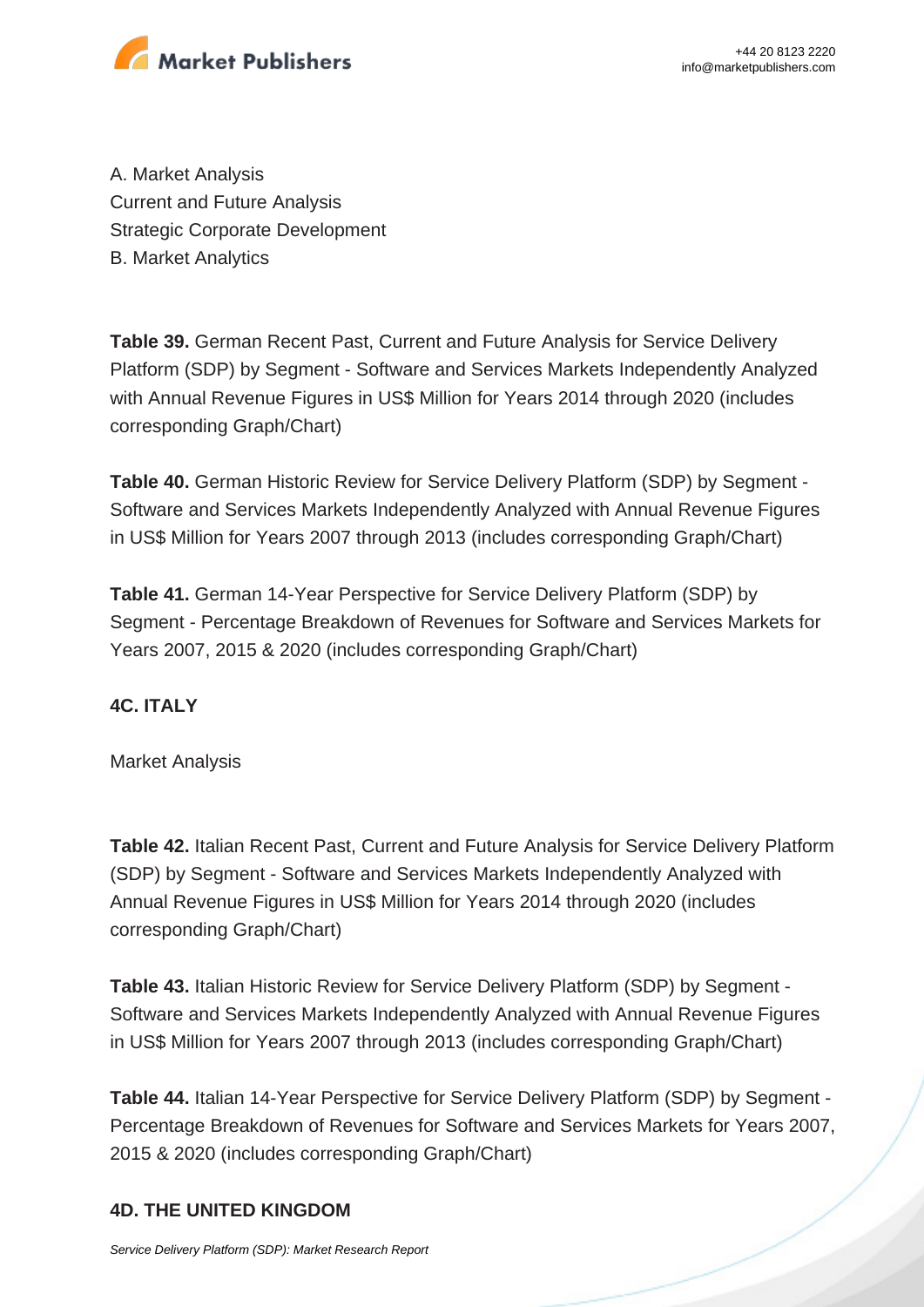

A. Market Analysis Current and Future Analysis Product Launches Strategic Corporate Developments B. Market Analytics

**Table 45.** UK Recent Past, Current and Future Analysis for Service Delivery Platform (SDP) by Segment - Software and Services Markets Independently Analyzed with Annual Revenue Figures in US\$ Million for Years 2014 through 2020 (includes corresponding Graph/Chart)

**Table 46.** UK Historic Review for Service Delivery Platform (SDP) by Segment - Software and Services Markets Independently Analyzed with Annual Revenue Figures in US\$ Million for Years 2007 through 2013 (includes corresponding Graph/Chart)

**Table 47.** UK 14-Year Perspective for Service Delivery Platform (SDP) by Segment - Percentage Breakdown of Revenues for Software and Services Markets for Years 2007, 2015 & 2020 (includes corresponding Graph/Chart)

#### **4E. SPAIN**

Market Analysis

**Table 48.** Spanish Recent Past, Current and Future Analysis for Service Delivery Platform (SDP) by Segment - Software and Services Markets Independently Analyzed with Annual Revenue Figures in US\$ Million for Years 2014 through 2020 (includes corresponding Graph/Chart)

**Table 49.** Spanish Historic Review for Service Delivery Platform (SDP) by Segment - Software and Services Markets Independently Analyzed with Annual Revenue Figures in US\$ Million for Years 2007 through 2013 (includes corresponding Graph/Chart)

**Table 50.** Spanish 14-Year Perspective for Service Delivery Platform (SDP) by Segment - Percentage Breakdown of Revenues for Software and Services Markets for Years 2007, 2015 & 2020 (includes corresponding Graph/Chart)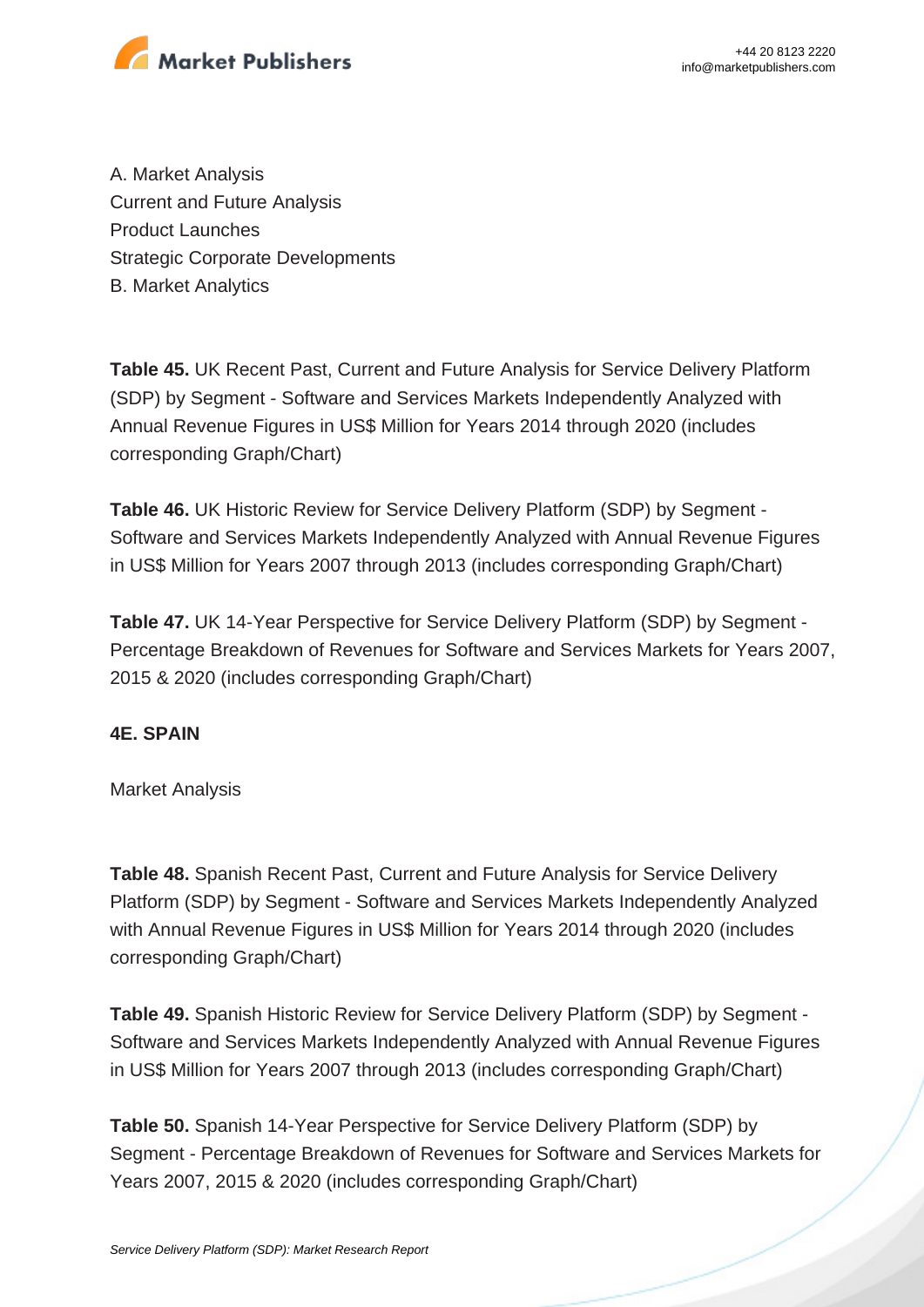

#### **4F. RUSSIA**

Market Analysis

**Table 51.** Russian Recent Past, Current and Future Analysis for Service Delivery Platform (SDP) by Segment - Software and Services Markets Independently Analyzed with Annual Revenue Figures in US\$ Million for Years 2014 through 2020 (includes corresponding Graph/Chart)

**Table 52.** Russian Historic Review for Service Delivery Platform (SDP) by Segment - Software and Services Markets Independently Analyzed with Annual Revenue Figures in US\$ Million for Years 2007 through 2013 (includes corresponding Graph/Chart)

**Table 53.** Russian 14-Year Perspective for Service Delivery Platform (SDP) by Segment - Percentage Breakdown of Revenues for Software and Services Markets for Years 2007, 2015 & 2020 (includes corresponding Graph/Chart)

#### **4G. REST OF EUROPE**

A. Market Analysis Current and Future Analysis Product Launches Strategic Corporate Developments Key Players B. Market Analytics

**Table 54.** Rest of European Recent Past, Current and Future Analysis for Service Delivery Platform (SDP) by Segment - Software and Services Markets Independently Analyzed with Annual Revenue Figures in US\$ Million for Years 2014 through 2020 (includes corresponding Graph/Chart)

**Table 55.** Rest of European Historic Review for Service Delivery Platform (SDP) by Segment - Software and Services Markets Independently Analyzed with Annual Revenue Figures in US\$ Million for Years 2007 through 2013 (includes corresponding Graph/Chart)

**Table 56.** Rest of European 14-Year Perspective for Service Delivery Platform (SDP) by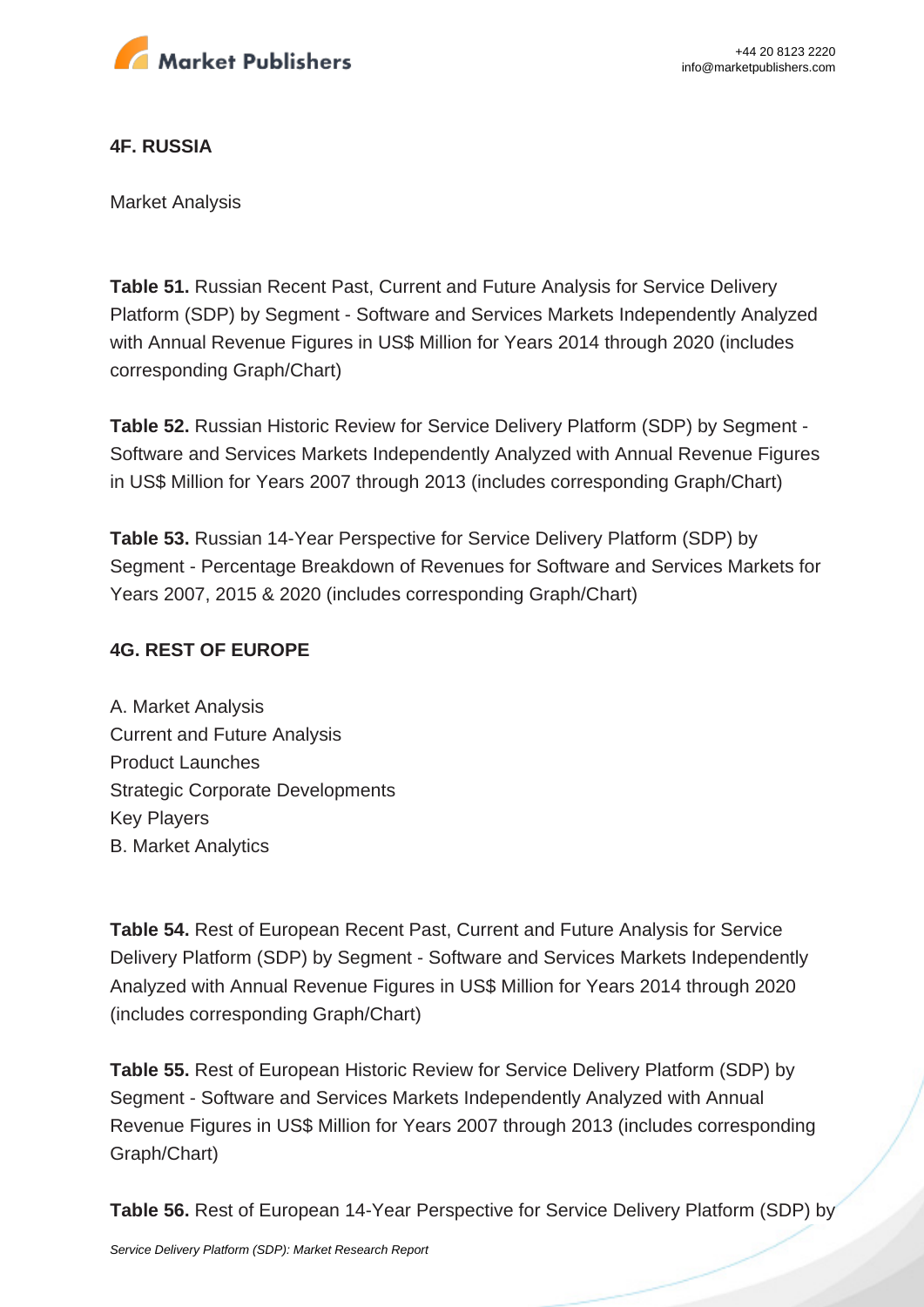

Segment - Percentage Breakdown of Revenues for Software and Services Markets for Years 2007, 2015 & 2020 (includes corresponding Graph/Chart)

#### **5. ASIA-PACIFIC**

A. Market Analysis Current and Future Analysis

**Table 57.** Leading Vendors in the Asia-Pacific SDP Market (2014): Percentage Share Breakdown of Revenues for Alcatel-Lucent, Cisco Systems, Ericsson, Huawei Technologies, Nokia Solutions and Networks, Oracle, and Others (includes corresponding Graph/Chart)

B. Market Analytics

**Table 58.** Asia-Pacific Recent Past, Current and Future Analysis for Service Delivery Platform (SDP) by Geographic Region - China and Rest of Asia-Pacific Markets Independently Analyzed with Annual Revenue Figures in US\$ Million for Years 2014 through 2020 (includes corresponding Graph/Chart)

**Table 59.** Asia-Pacific Historic Review for Service Delivery Platform (SDP) by Geographic Region - China and Rest of Asia-Pacific Markets Independently Analyzed with Annual Revenue Figures in US\$ Million for Years 2007 through 2013 (includes corresponding Graph/Chart)

**Table 60.** Asia-Pacific 14-Year Perspective for Service Delivery Platform (SDP) by Geographic Region - Percentage Breakdown of Revenues for China and Rest of Asia-Pacific Markets for Years 2007, 2015 & 2020 (includes corresponding Graph/Chart)

**Table 61.** Asia-Pacific Recent Past, Current and Future Analysis for Service Delivery Platform (SDP) by Segment - Software and Services Markets Independently Analyzed with Annual Revenue Figures in US\$ Million for Years 2014 through 2020 (includes corresponding Graph/Chart)

**Table 62.** Asia-Pacific Historic Review for Service Delivery Platform (SDP) by Segment - Software and Services Markets Independently Analyzed with Annual Revenue Figures in US\$ Million for Years 2007 through 2013 (includes corresponding Graph/Chart)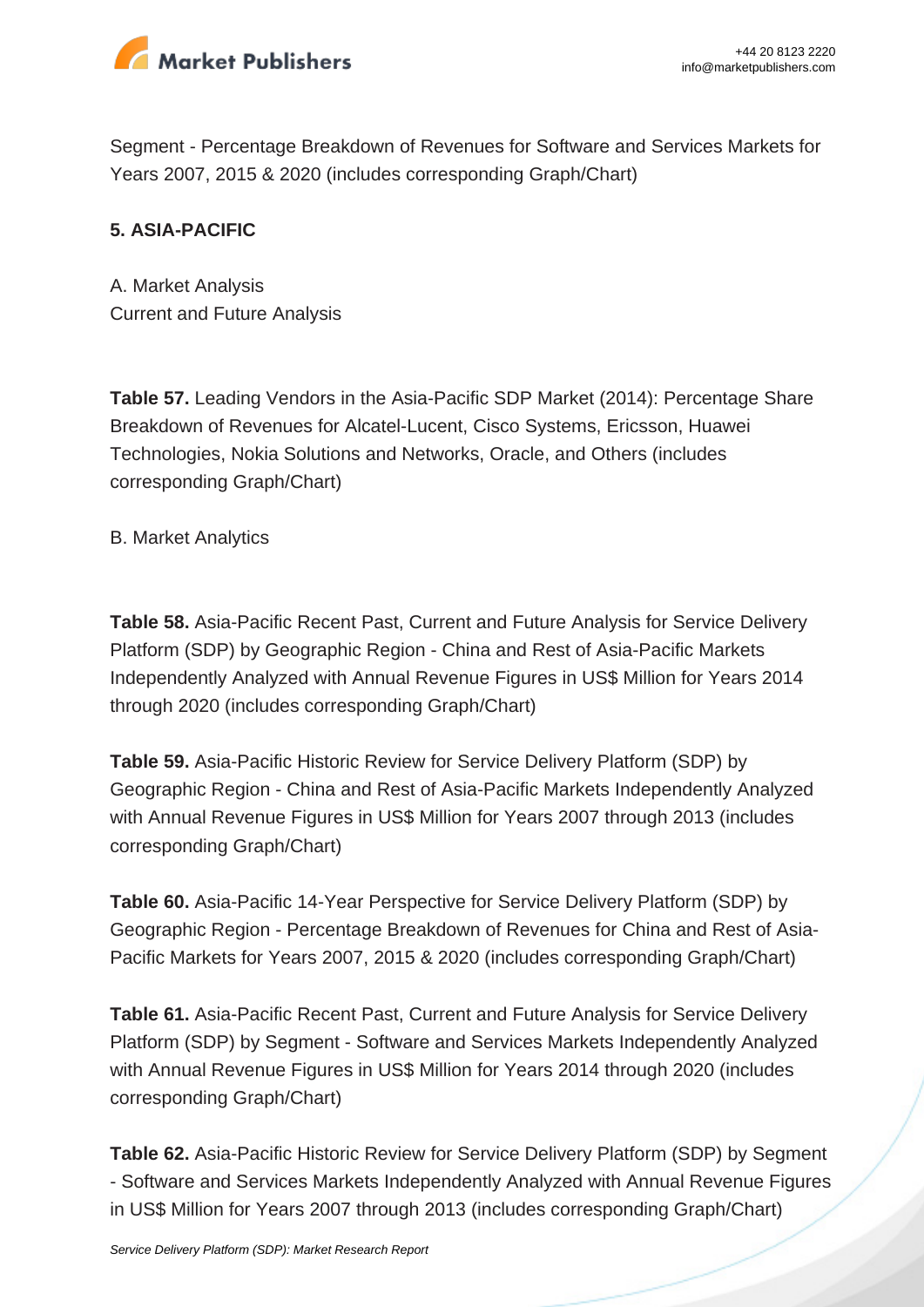

**Table 63.** Asia-Pacific 14-Year Perspective for Service Delivery Platform (SDP) by Segment - Percentage Breakdown of Revenues for Software and Services Markets for Years 2007, 2015 & 2020 (includes corresponding Graph/Chart)

#### **5A. CHINA**

A. Market Analysis Current and Future Analysis Key Players B. Market Analytics

**Table 64.** Chinese Recent Past, Current and Future Analysis for Service Delivery Platform (SDP) by Segment - Software and Services Markets Independently Analyzed with Annual Revenue Figures in US\$ Million for Years 2014 through 2020 (includes corresponding Graph/Chart)

**Table 65.** Chinese Historic Review for Service Delivery Platform (SDP) by Segment - Software and Services Markets Independently Analyzed with Annual Revenue Figures in US\$ Million for Years 2007 through 2013 (includes corresponding Graph/Chart)

**Table 66.** Chinese 14-Year Perspective for Service Delivery Platform (SDP) by Segment - Percentage Breakdown of Revenues for Software and Services Markets for Years 2007, 2015 & 2020 (includes corresponding Graph/Chart)

#### **5B. REST OF ASIA-PACIFIC**

A. Market Analysis Current & Future Analysis Strategic Corporate Developments Tata Consultancy Services Limited (India) – A Key Player B. Market Analytics

**Table 67.** Rest of Asia-Pacific Recent Past, Current and Future Analysis for Service Delivery Platform (SDP) by Segment - Software and Services Markets Independently Analyzed with Annual Revenue Figures in US\$ Million for Years 2014 through 2020 (includes corresponding Graph/Chart)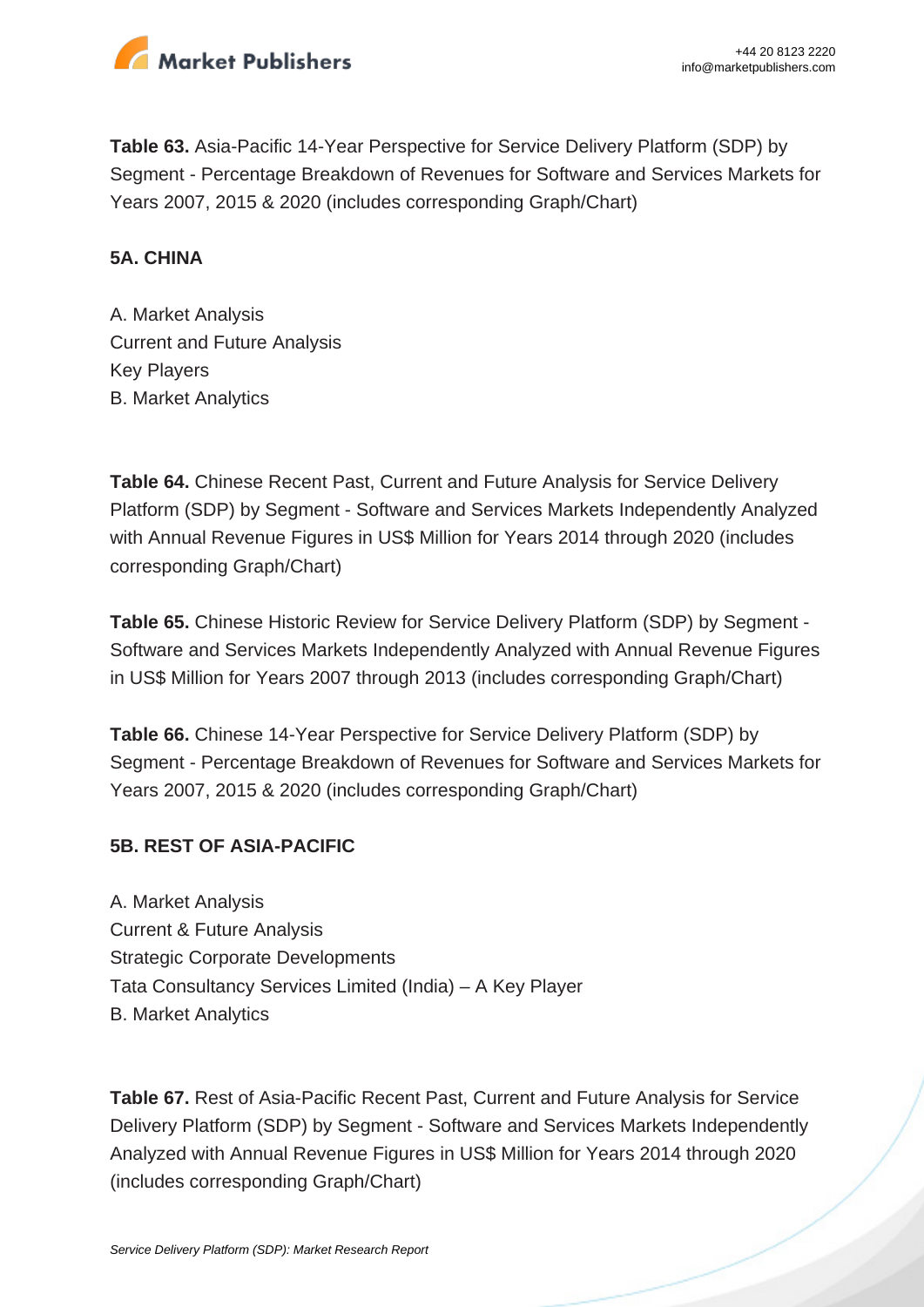

**Table 68.** Rest of Asia-Pacific Historic Review for Service Delivery Platform (SDP) by Segment - Software and Services Markets Independently Analyzed with Annual Revenue Figures in US\$ Million for Years 2007 through 2013 (includes corresponding Graph/Chart)

**Table 69.** Rest of Asia-Pacific 14-Year Perspective for Service Delivery Platform (SDP) by Segment - Percentage Breakdown of Revenues for Software and Services Markets for Years 2007, 2015 & 2020 (includes corresponding Graph/Chart)

#### **6. MIDDLE EAST**

Market Analysis

**Table 70.** Middle East Recent Past, Current and Future Analysis for Service Delivery Platform (SDP) by Segment - Software and Services Markets Independently Analyzed with Annual Revenue Figures in US\$ Million for Years 2014 through 2020 (includes corresponding Graph/Chart)

**Table 71.** Middle East Historic Review for Service Delivery Platform (SDP) by Segment - Software and Services Markets Independently Analyzed with Annual Revenue Figures in US\$ Million for Years 2007 through 2013 (includes corresponding Graph/Chart)

**Table 72.** Middle East 14-Year Perspective for Service Delivery Platform (SDP) by Segment - Percentage Breakdown of Revenues for Software and Services Markets for Years 2007, 2015 & 2020 (includes corresponding Graph/Chart)

#### **7. LATIN AMERICA**

A. Market Analysis Current and Future Analysis

**Table 73.** Leading Vendors in the Latin American SDP Market (2014): Percentage Share Breakdown of Revenues for Alcatel-Lucent, Amdocs, Ericsson, Huawei Technologies, Nokia Solutions and Networks, Oracle, and Others (includes corresponding Graph/Chart)

#### B. Market Analytics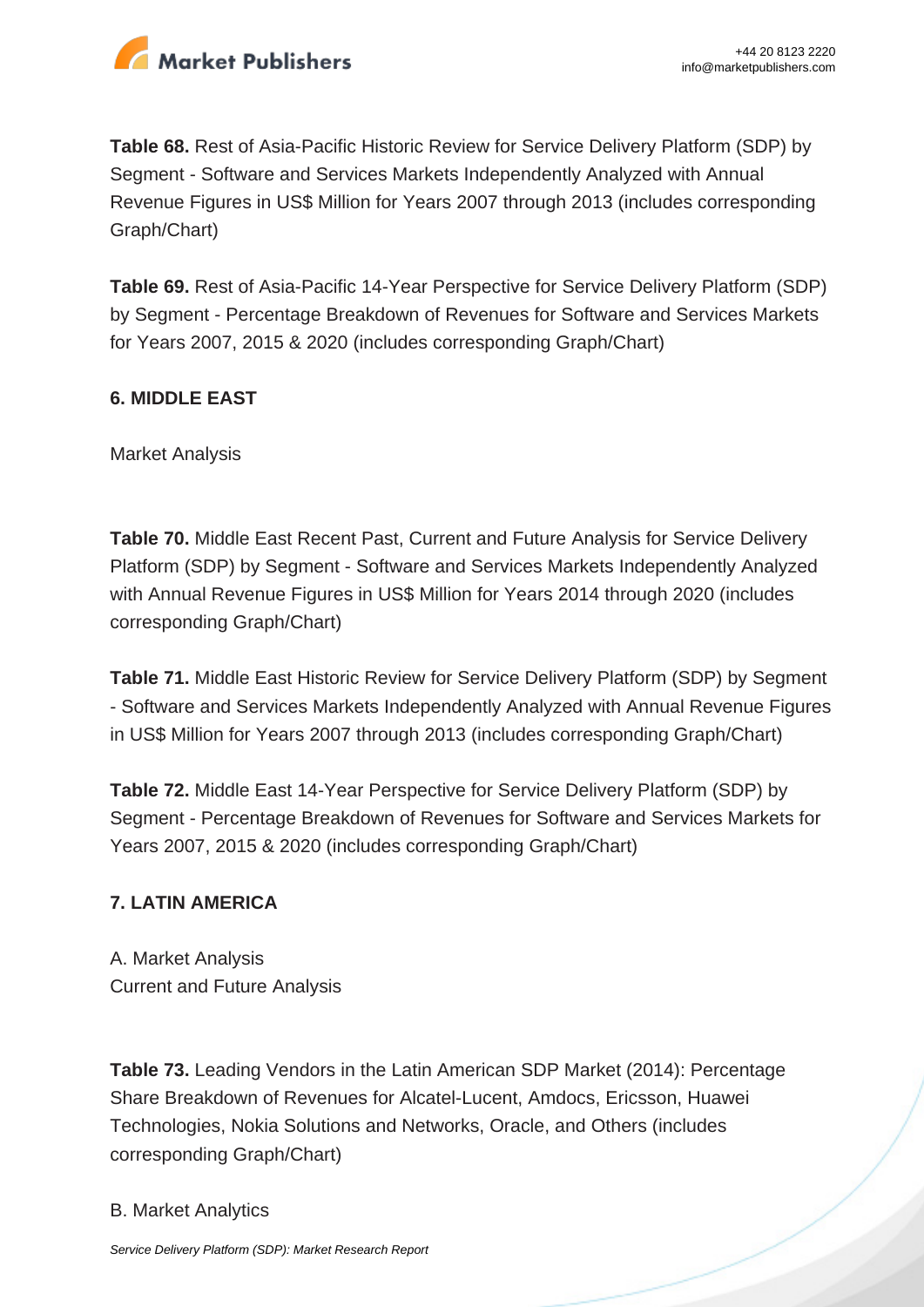

**Table 74.** Latin American Recent Past, Current and Future Analysis for Service Delivery Platform (SDP) by Geographic Region - Argentina, Brazil, Mexico and Rest of Latin America Markets Independently Analyzed with Annual Revenue Figures in US\$ Million for Years 2014 through 2020 (includes corresponding Graph/Chart)

**Table 75.** Latin American Historic Review for Service Delivery Platform (SDP) by Geographic Region - Argentina, Brazil, Mexico and Rest of Latin America Markets Independently Analyzed with Annual Revenue Figures in US\$ Million for Years 2007 through 2013 (includes corresponding Graph/Chart)

**Table 76.** Latin American 14-Year Perspective for Service Delivery Platform (SDP) by Geographic Region - Percentage Breakdown of Revenues for Argentina, Brazil, Mexico and Rest of Latin America Markets for Years 2007, 2015 & 2020 (includes corresponding Graph/Chart)

**Table 77.** Latin American Recent Past, Current and Future Analysis for Service Delivery Platform (SDP) by Segment - Software and Services Markets Independently Analyzed with Annual Revenue Figures in US\$ Million for Years 2014 through 2020 (includes corresponding Graph/Chart)

**Table 78.** Latin American Historic Review for Service Delivery Platform (SDP) by Segment - Software and Services Markets Independently Analyzed with Annual Revenue Figures in US\$ Million for Years 2007 through 2013 (includes corresponding Graph/Chart)

**Table 79.** Latin American 14-Year Perspective for Service Delivery Platform (SDP) by Segment - Percentage Breakdown of Revenues for Software and Services Markets for Years 2007, 2015 & 2020 (includes corresponding Graph/Chart)

#### **7A. ARGENTINA**

Market Analysis

**Table 80.** Argentinean Recent Past, Current and Future Analysis for Service Delivery Platform (SDP) by Segment - Software and Services Markets Independently Analyzed with Annual Revenue Figures in US\$ Million for Years 2014 through 2020 (includes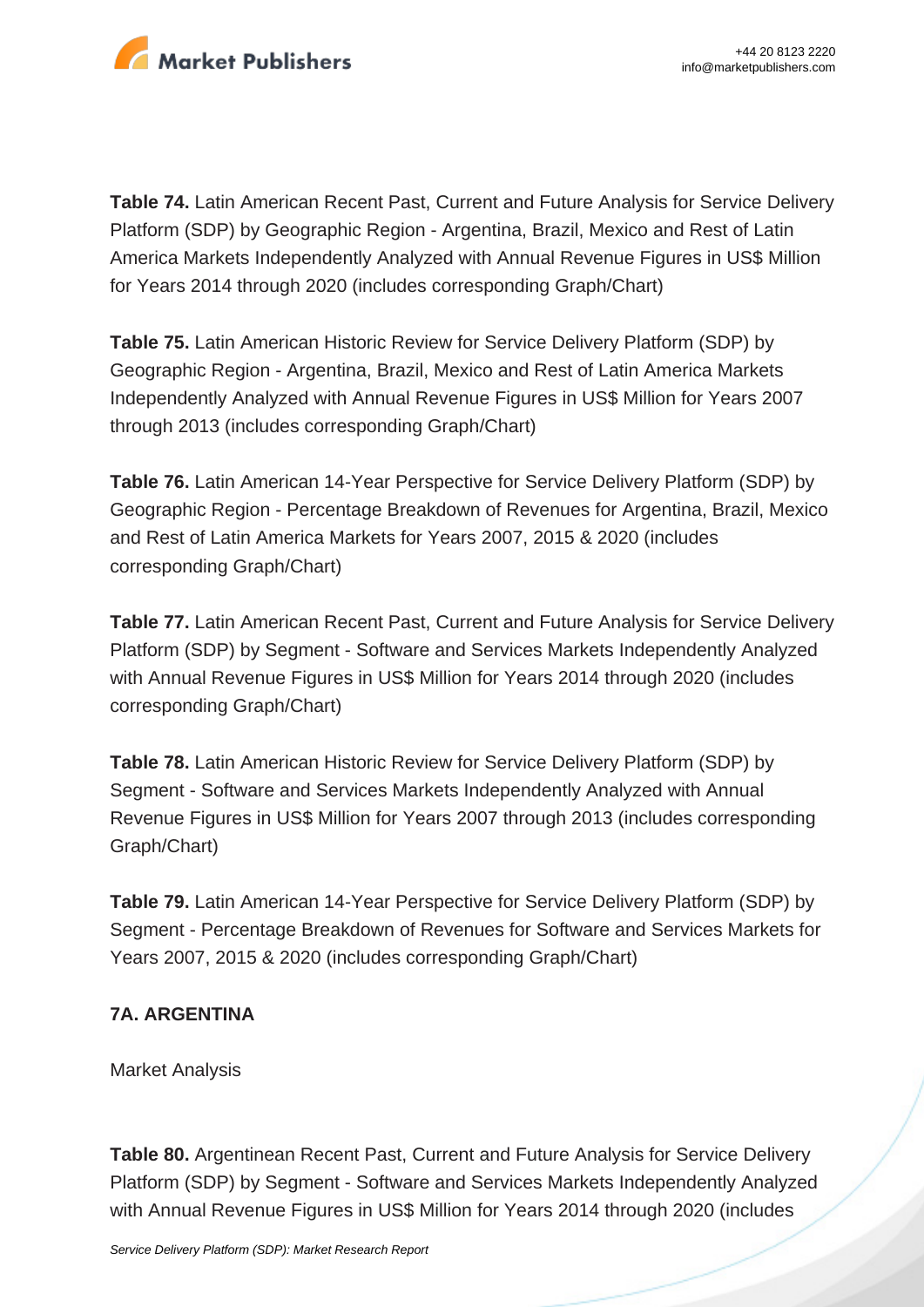

corresponding Graph/Chart)

**Table 81.** Argentinean Historic Review for Service Delivery Platform (SDP) by Segment - Software and Services Markets Independently Analyzed with Annual Revenue Figures in US\$ Million for Years 2007 through 2013 (includes corresponding Graph/Chart)

**Table 82.** Argentinean 14-Year Perspective for Service Delivery Platform (SDP) by Segment - Percentage Breakdown of Revenues for Software and Services Markets for Years 2007, 2015 & 2020 (includes corresponding Graph/Chart)

#### **7B. BRAZIL**

Market Analysis

**Table 83.** Brazilian Recent Past, Current and Future Analysis for Service Delivery Platform (SDP) by Segment - Software and Services Markets Independently Analyzed with Annual Revenue Figures in US\$ Million for Years 2014 through 2020 (includes corresponding Graph/Chart)

**Table 84.** Brazilian Historic Review for Service Delivery Platform (SDP) by Segment - Software and Services Markets Independently Analyzed with Annual Revenue Figures in US\$ Million for Years 2007 through 2013 (includes corresponding Graph/Chart)

**Table 85.** Brazilian 14-Year Perspective for Service Delivery Platform (SDP) by Segment - Percentage Breakdown of Revenues for Software and Services Markets for Years 2007, 2015 & 2020 (includes corresponding Graph/Chart)

#### **7C. MEXICO**

Market Analysis

**Table 86.** Mexican Recent Past, Current and Future Analysis for Service Delivery Platform (SDP) by Segment - Software and Services Markets Independently Analyzed with Annual Revenue Figures in US\$ Million for Years 2014 through 2020 (includes corresponding Graph/Chart)

**Table 87.** Mexican Historic Review for Service Delivery Platform (SDP) by Segment -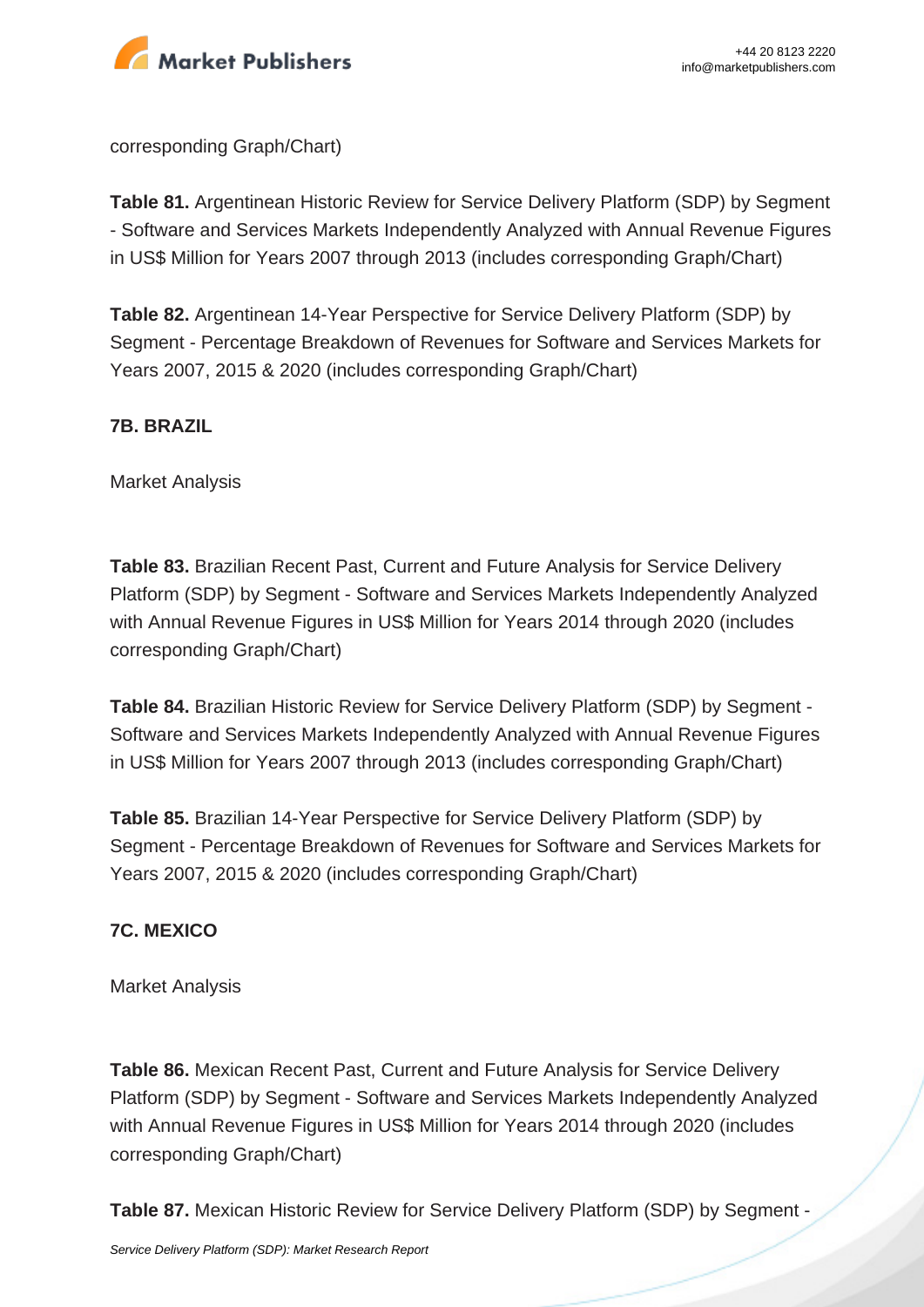

Software and Services Markets Independently Analyzed with Annual Revenue Figures in US\$ Million for Years 2007 through 2013 (includes corresponding Graph/Chart)

**Table 88.** Mexican 14-Year Perspective for Service Delivery Platform (SDP) by Segment - Percentage Breakdown of Revenues for Software and Services Markets for Years 2007, 2015 & 2020 (includes corresponding Graph/Chart)

#### **7D. REST OF LATIN AMERICA**

Market Analysis

**Table 89.** Rest of Latin America Recent Past, Current and Future Analysis for Service Delivery Platform (SDP) by Segment - Software and Services Markets Independently Analyzed with Annual Revenue Figures in US\$ Million for Years 2014 through 2020 (includes corresponding Graph/Chart)

**Table 90.** Rest of Latin America Historic Review for Service Delivery Platform (SDP) by Segment - Software and Services Markets Independently Analyzed with Annual Revenue Figures in US\$ Million for Years 2007 through 2013 (includes corresponding Graph/Chart)

**Table 91.** Rest of Latin America 14-Year Perspective for Service Delivery Platform (SDP) by Segment - Percentage Breakdown of Revenues for Software and Services Markets for Years 2007, 2015 & 2020 (includes corresponding Graph/Chart)

#### **IV. COMPETITIVE LANDSCAPE**

Total Companies Profiled: The United States (40) Canada (3) Europe (27) France (7) Germany (1) The United Kingdom (7) Spain (1) Rest of Europe (11) Asia-Pacific (Excluding Japan) (8) Latin America (1)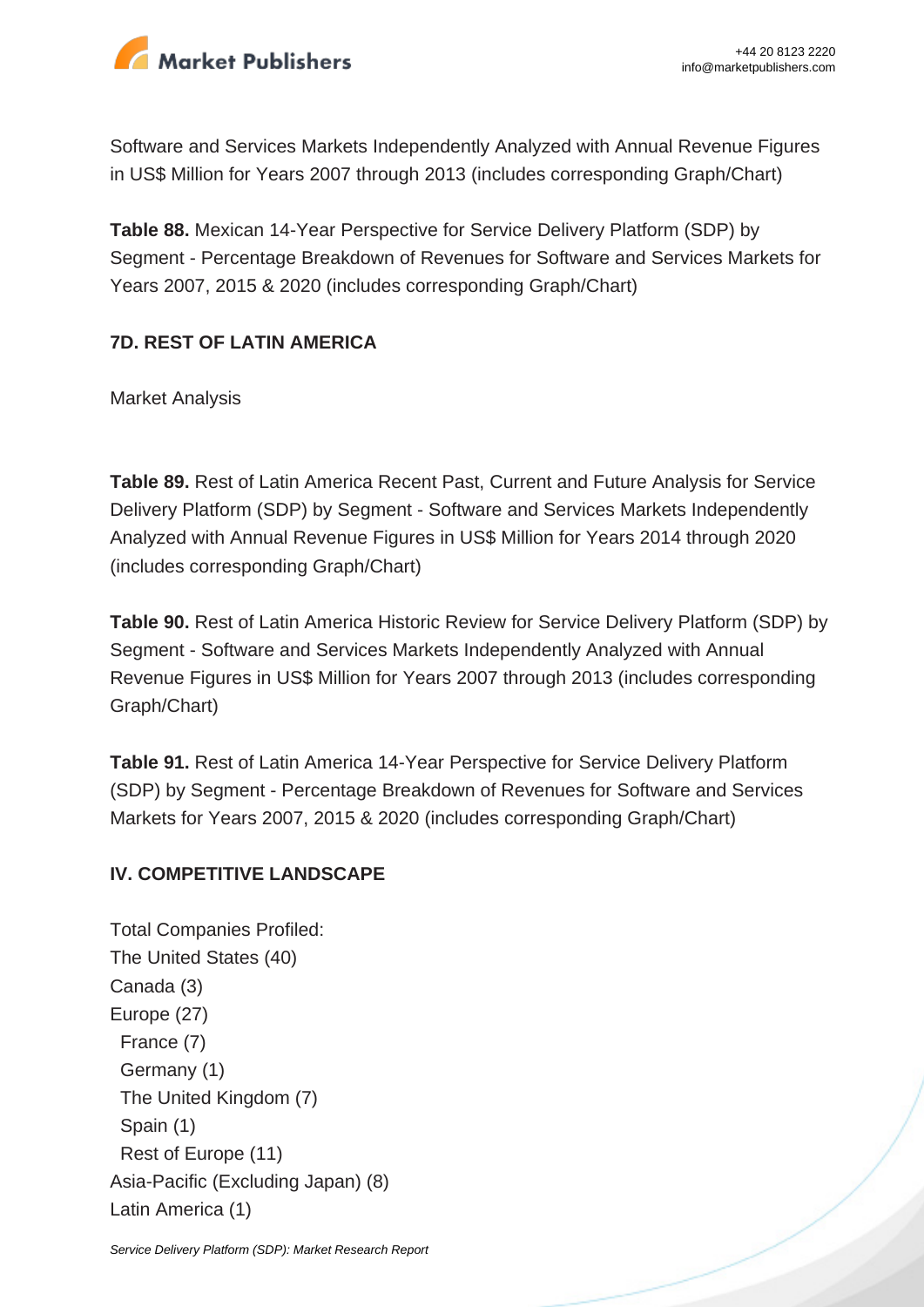

+44 20 8123 2220 info@marketpublishers.com

Middle East (2)